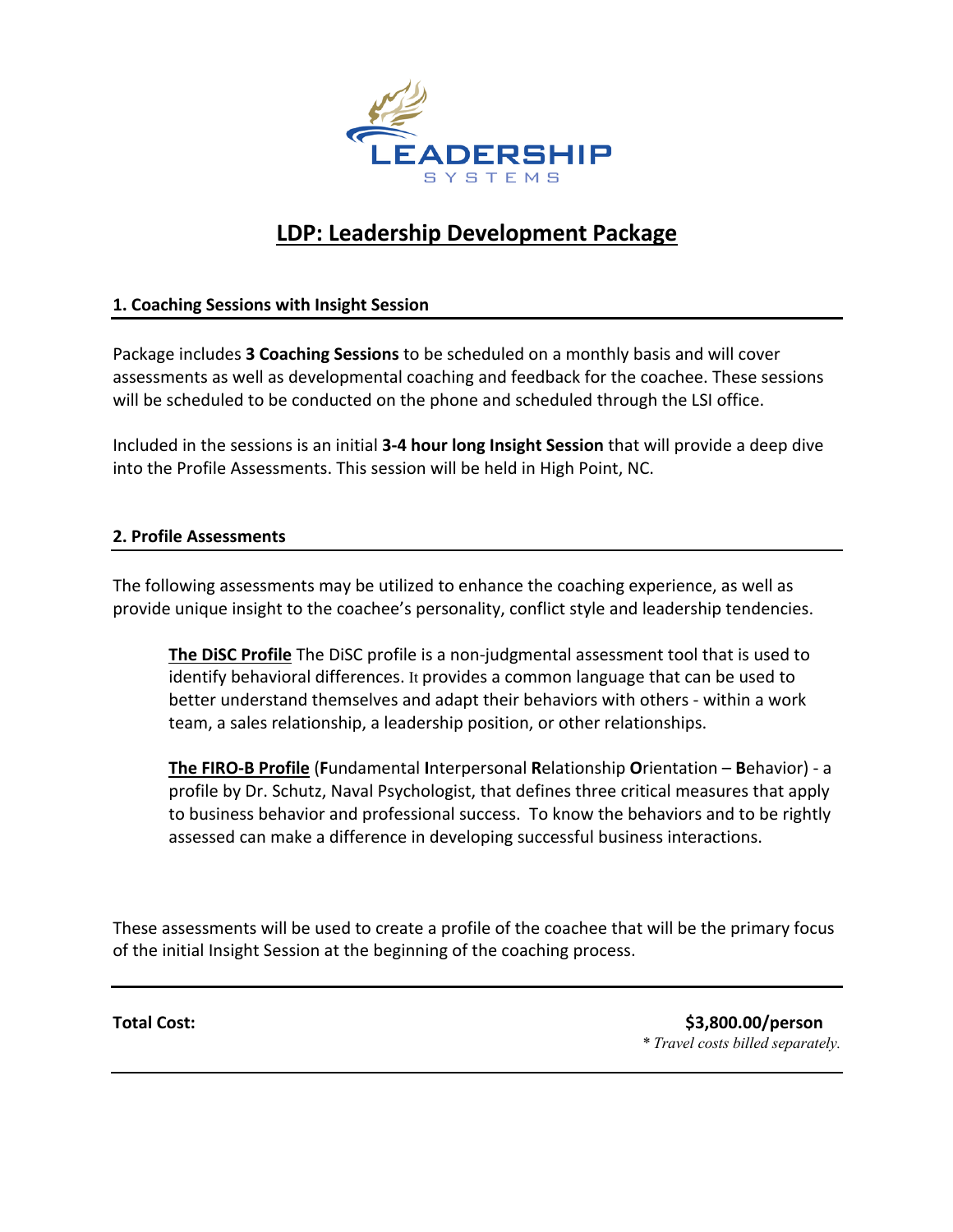### **1. Coaching Sessions with Insight Session**

Package includes **6 Coaching Sessions** to be scheduled on a monthly basis and will cover assessments as well as developmental coaching and feedback for the coachee. These sessions will be scheduled to be conducted on the phone and scheduled through the LSI office.

Included in the sessions is an initial **3-4 hour long Insight Session** that will provide a deep dive into the Profile Assessments. This session will be held in High Point, NC.

### **2. Profile Assessments**

The following assessments may be utilized to enhance the coaching experience, as well as provide unique insight to the coachee's personality, conflict style and leadership tendencies.

**The DiSC Profile** The DiSC profile is a non-judgmental assessment tool that is used to identify behavioral differences. It provides a common language that can be used to better understand themselves and adapt their behaviors with others - within a work team, a sales relationship, a leadership position, or other relationships.

**The FIRO-B Profile** (**F**undamental **I**nterpersonal **R**elationship **O**rientation – **B**ehavior) - a profile by Dr. Schutz, Naval Psychologist, that defines three critical measures that apply to business behavior and professional success. To know the behaviors and to be rightly assessed can make a difference in developing successful leadership interactions.

**Team Dimensions** Finding your best role on the team and in the teaming process. Learn how to recognize and leverage the other teammates and to maximize the timing and the contribution of all the team members roles for maximum team performance in an organization.

**360\* Feedback Profiles** In addition to the self-assessed profiles indicated above, we will implement one of several 360\* Feedback assessments (Benchmarks or Skillscope). These tools are designed to include comparative aggregates of input from team members who know the participant and can provide valuable, anonymous input.

These assessments will be used to create a profile of the coachee that will be the primary focus of the initial Insight Session at the beginning of the coaching process.

**Total Cost: \$5,550.00/person** *\* Travel costs billed separately.*

> LEADERSHIP SYSTEMS, INC • HIGH POINT, NORTH CAROLINA PHONE: 336.869.0850 FAX: 336.869.5693 E - MAIL: INFO@LEADERSHIPSYSTEMS.COM